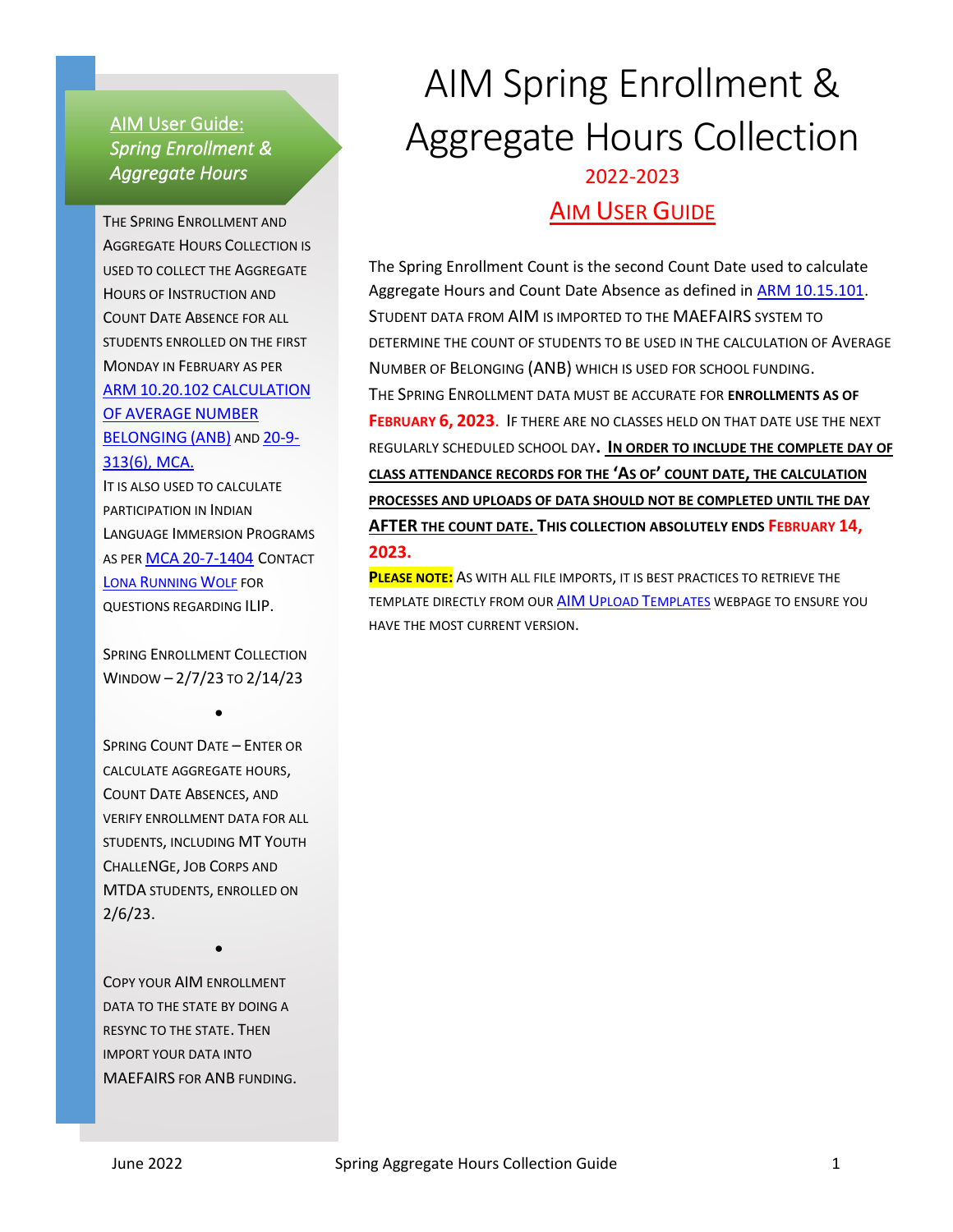# Contents

| (DISTRICT EDITION USERS) AUTOMATIC CALCULATION OF AGGREGATE HOURS FOR DISTRICTS WHO RECORD ATTENDANCE<br>А.                                                                                                        |
|--------------------------------------------------------------------------------------------------------------------------------------------------------------------------------------------------------------------|
| <b>B.</b>                                                                                                                                                                                                          |
| (MT VALUE ADDED OR DISTRICT EDITION) MANUAL ENTRY OF AGGREGATE HOURS INTO INFINITE CAMPUS (FOR SMALL<br>C.                                                                                                         |
| (TROUBLESHOOTING OPTION FOR DISTRICT EDITION OR OPTION FOR MT VALUE ADDED USERS WITHOUT A THIRD-PARTY<br>D.<br>STUDENT INFORMATION SYSTEM) MASS SETTING ALL STUDENTS AGGREGATE HOURS TO FULL TIME (F) AND MANUALLY |
|                                                                                                                                                                                                                    |
|                                                                                                                                                                                                                    |
|                                                                                                                                                                                                                    |
|                                                                                                                                                                                                                    |

#### <span id="page-1-0"></span>Frequently Asked Questions:

Before beginning the process, there are a few considerations in choosing the most appropriate method for your district. Read the questions below to determine which option is best for you.

- **1. Our district uses Infinite Campus to record student attendance information – which method should I use to enter Aggregate Hours?** Districts who maintain attendance information in Infinite Campus can use the MT Count Date Attendance tool to auto-calculate their Spring Aggregate Hours data. [Use Option A.](#page-3-2)
- **2.** All attendance data is stored on a third-party student information system which method should I use **to enter Aggregate Hours?** Most student information systems have automated extracts to upload Aggregate Hours data in the format that will upload to AIM. Use Option B.
- **3. Our district only has a few students – which method should I use to enter Aggregate Hours?** Districts with only a handful of students may find the direct entry method of entering student Aggregate Hours most convenient. [Use Option C.](#page-6-1)
- **4. Our district has about 150 students – but we use paper ledgers to record student attendance – which method should I use to enter Aggregate Hours?** Districts who maintain paper ledgers may want to default all students to full-time and use the direct entry method to modify select students' Aggregate Hours, enter Count Date Absence, or check Exclude Spring ANB box. [Use Option D.](#page-7-0) This method may also be used by District Edition users if they are getting errors when calculating Aggregate Hours.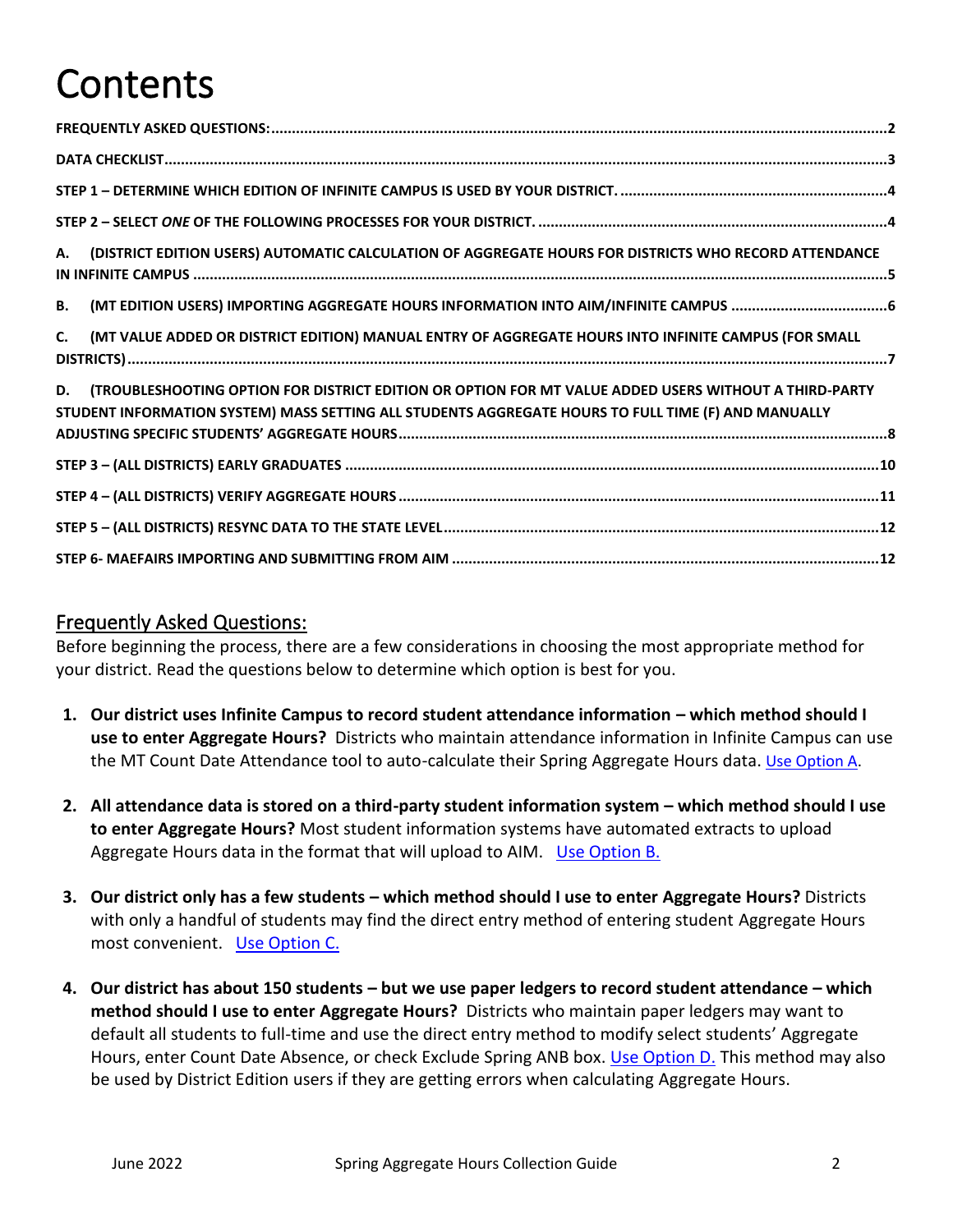## <span id="page-2-0"></span>Data Checklist

- ❑ Verify that all students have an enrollment and no overlaps: "*Index>Student Information>Reports: >Duplicate IDs and >Enrollment Status and >Enrollment Summary and >State Enrollment Verification and State Enrollment Overlap."*
- ❑ Enter End Date and End Status for withdrawn students. [\(Exit Scenarios Guide](http://opi.mt.gov/Portals/182/Page%20Files/AIM/2%20AIM%20USER%20GUIDES/User%20Guides%20by%20Topic/Enrollment/Exit%20Scenarios.pdf) and/o[r Enrollment End Status](http://opi.mt.gov/Portals/182/Page%20Files/AIM/2%20AIM%20USER%20GUIDES/User%20Guides%20by%20Topic/Code%20Definition%20Appendices/APPENDIX%20B%20Enrollment%20End%20Status.pdf)  [Codes.](http://opi.mt.gov/Portals/182/Page%20Files/AIM/2%20AIM%20USER%20GUIDES/User%20Guides%20by%20Topic/Code%20Definition%20Appendices/APPENDIX%20B%20Enrollment%20End%20Status.pdf))
- ❑ Enter Special Education Exit Date and Exit Reason for exited Special Ed students.
- ❑ Verify that all completed Special Education ERs and IEPs are **locked**.
- ❑ Verify status of MT Youth ChalleNGe, Job Corps and Montana Digital Academy students and End Date enrollment as necessary. **NOTE:** The Spring Count **IS** used for ANB funding and requires MAEFAIRS importing and submission.

Follow this Guide to:

- $\Box$  Enter new students, exit students no longer in attendance.
- ❑ Enter Aggregate Hours and Absence field for all students (if District Edition or MT Value Added user, check these after running MT Count Date Attendance calculation).
- ❑ Check the "Exclude Fall ANB" box for:
	- Any student absent more than 10 consecutive days prior to and including the count date.
	- Kindergarten students not 5 years old as of September  $10^{th}$  who are not qualified to be included in the district's ANB count per [20-7-117, MCA.](https://leg.mt.gov/bills/mca/title_0200/chapter_0070/part_0010/section_0170/0200-0070-0010-0170.html)
	- Students attending a private, non-sectarian day-treatment program as of count date. Uncheck if student has returned to school attendance.
- ❑ Check Service Type for all students (P=Primary; S=Partial; N=SPED Only).
- ❑ For early graduates, enter Diploma Date, Diploma Type, Diploma Period and verify that their end date is before the count date.
- ❑ Verify that the district's SIS, AIM, and MAEFAIRS enrollment data match as of the count date. (See Importing to MAEFAIRS section on the next page.)
- ❑ Follow th[e Enrollment Exception for ANB User Guide](https://opi.mt.gov/Portals/182/Page%20Files/AIM/2%20AIM%20USER%20GUIDES/Program%20Participation/Enrollment%20Exceptions%20for%20ANB%20Funding.pdf?ver=2021-07-23-094606-517) to:
	- Enter End Dates and/or Start Dates for MT Youth ChalleNGe Students
	- Verify continued participation and grade level for continuing Job Corps Students.
	- Check boxes under the enrollment tab for Job Corps and MT Youth ChalleNGe students.
- ❑ Verify Data using State Published Ad Hoc Reports: "*Index>Ad Hoc Reporting>Filter Designer>>+State Published>student SPRING Missing Aggregate Hours" and other "SPRING" and "ALL" ad hoc reports."*
- ❑ Resync enrollment data after uploading files (MT Edition users only) or running *MT Count Date Attendance* wizard (for District Edition or MT Edition Value Added users only).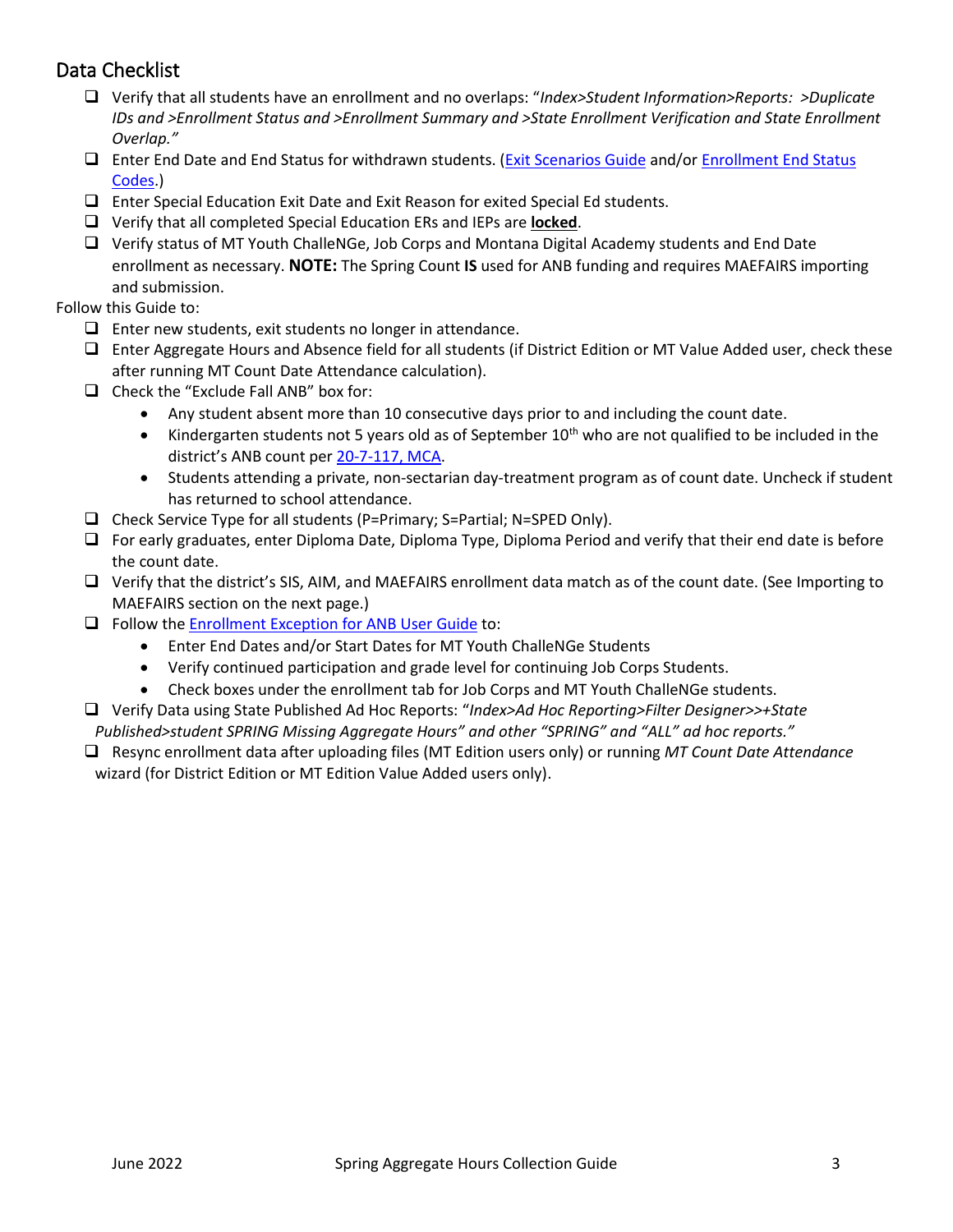# <span id="page-3-0"></span>Step  $1$  – Determine which edition of Infinite Campus is used by your district.

**District Edition-** Districts who use Infinite Campus as their primary Student Information System.

<span id="page-3-1"></span>**MT Edition-** Used by districts who have a third-party Student Information System.

#### Step 2 – Select *one* of the following processes for your district.

- **A. Option A:** District Edition: Automatic Calculation for Districts Who Record Attendance in Infinite Campus.
- **B. Option B:** MT Edition: Exporting Spring Aggregate Hours Data from Your Student Information System (SIS).
- **C.** Option C: District Edition or MT Edition: Manual Entry of Aggregate Hours into Infinite Campus. (For Small Districts).
- <span id="page-3-2"></span>**D. Option D:** Troubleshooting District Edition Option OR MT Edition users who do not have a third-party student information system: Use this option if you are a District Edition user and your Aggregate Hours didn't calculate the first time and you are getting errors for students without schedules. OR use this option if you are a MT Value Added user who does not have a third-party student information system and you wish to set all students to full time (F: 720+) hours, and then manually adjust any students who are *not* (F: 720+).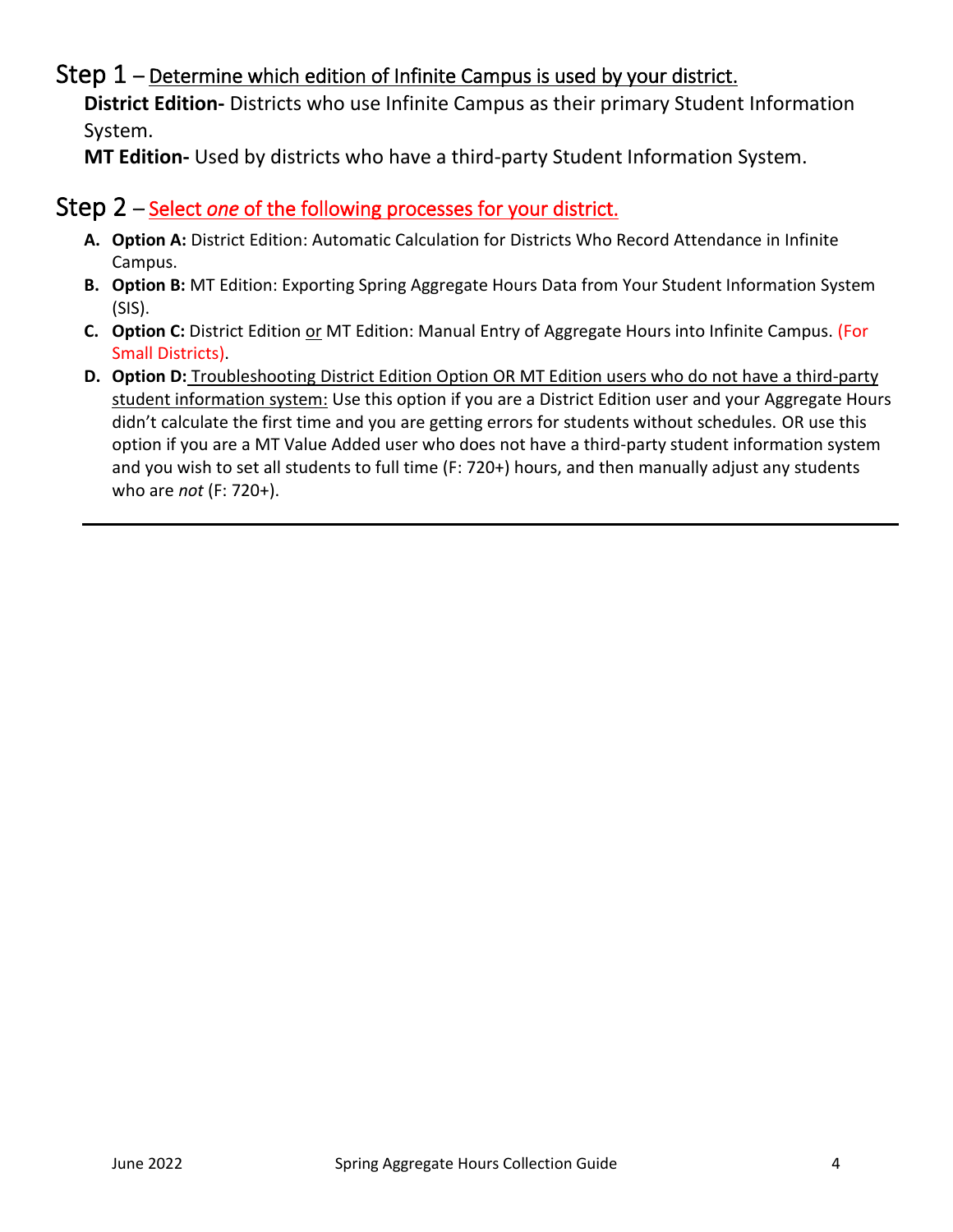# A. (DISTRICT EDITION USERS) Automatic Calculation of Aggregate Hours for Districts Who Record

## Attendance in Infinite Campus

#### PATH: INDEX > MT STATE REPORTING > MT COUNT DATE ATTENDANCE > SELECT COUNT PERIOD TO CALCULATE

Districts who maintain attendance information in Infinite Campus can use the MT Count Date Attendance tool to auto-calculate their Spring Aggregate Hours and Count Date Absence data. *The Aggregate Hours of Instruction field is editable for Campus District Edition users. If a student was not properly scheduled, it may cause the aggregate hours to calculate incorrectly. Correct this by changing the value manually on the Enrollment tab.* 

- **1.** Choose a **School** and **Calendar** (you will only need to select a calendar if you have more than one in a school).
- **2.** From the **Index,** expand **MT State Reporting**.
- **3.** Select **MT Count Date Attendance**.
- **4.** From **Count Period**, choose *Spring*.
- **5.** The **MT OPI Designated Count Date** for the current year should auto-fill: **02/07/2022**
- **6.** Under **Calculation Type**, *all boxes should automatically be checked, do not uncheck these boxes.*
- **7.** Click *Run Test*. (This only provides a test of the data; no student information will be updated at this point.)
- **8.** The report will say status *Completed* when it is finished running. Open the Results Report.
- *9.* Check the warnings/errors and make corrections as needed. *Student data has NOT been updated at this point, only tested.*
- **10.** Return to the **MT Count Date Attendance** tool.
- **11.** Click *Generate*. Repeat this process for each **School/Calendar.** Note: Individual corrections will be overwritten if any subsequent recalculation of Aggregate Hours for that count date is done using the MT Count Date Attendance tool.
- **12.** For PK-8, go to [Step 4](#page-10-0) to verify data. For grades 9-12 go to [Step 3](#page-8-0) before verifying or resynching the data to the state level.

| Count Date Attendance will be calculated based on the Count Period selected on the editor and the calendar/schedule structure<br>selected in the Campus tool bar. A calendar must be selected in order to complete calculations. |
|----------------------------------------------------------------------------------------------------------------------------------------------------------------------------------------------------------------------------------|
|                                                                                                                                                                                                                                  |

- Fall: First Monday in October. If not instructional, the first instructional day after the first Monday in October will be used<br>Test Window: No default value will be provided. Users must enter the MT OPI Designated Testing
- 

may not run count Date Attendance calculations prior to or on the MT OPI Designated Count Date of the Count Period<br>ed on the editor. Users must wait until the MT OPI Designated Count Date for the Count Period has passed in

nmended that a test be run prior to running the calculation(s). The Run Test option will provide a res<br>the date as entered in the MT OPI Designated Count Date field, number of enrollments updated, an<br>. The Generate option

If Submit to Batch is selected, use the Batch Queue List located on the editor or navigate to System Admi<br>Queue > Batch Queue Admin to receive the results reports

|  |  | This tool can be run for previous or current calendars |  |  |
|--|--|--------------------------------------------------------|--|--|
|  |  |                                                        |  |  |

**Count Date Attendance** 

| <b>Count Date Attendance</b>                                                                 |
|----------------------------------------------------------------------------------------------|
| *Count Period<br>Spring                                                                      |
| *MT OPI Designated Count Date<br>Te                                                          |
|                                                                                              |
| jows the tool to calculate the necessary attendance numbers)                                 |
| Aggregate Hours of Instruction                                                               |
| Ahsent                                                                                       |
| Exclude ANB                                                                                  |
|                                                                                              |
| Ad Hoc<br>$\check{~}$                                                                        |
|                                                                                              |
| Run Test<br>Generate<br>Submit to Batch                                                      |
| Refresh Show top 50<br>T# and 11/16/2020<br>Tal<br>$\vee$ tasks submitted between 11/09/2020 |
| <b>Batch Queue List</b>                                                                      |
| <b>Report Title</b><br><b>Status</b><br>Queued Time<br>Download                              |
|                                                                                              |
|                                                                                              |
|                                                                                              |
|                                                                                              |
|                                                                                              |
|                                                                                              |
|                                                                                              |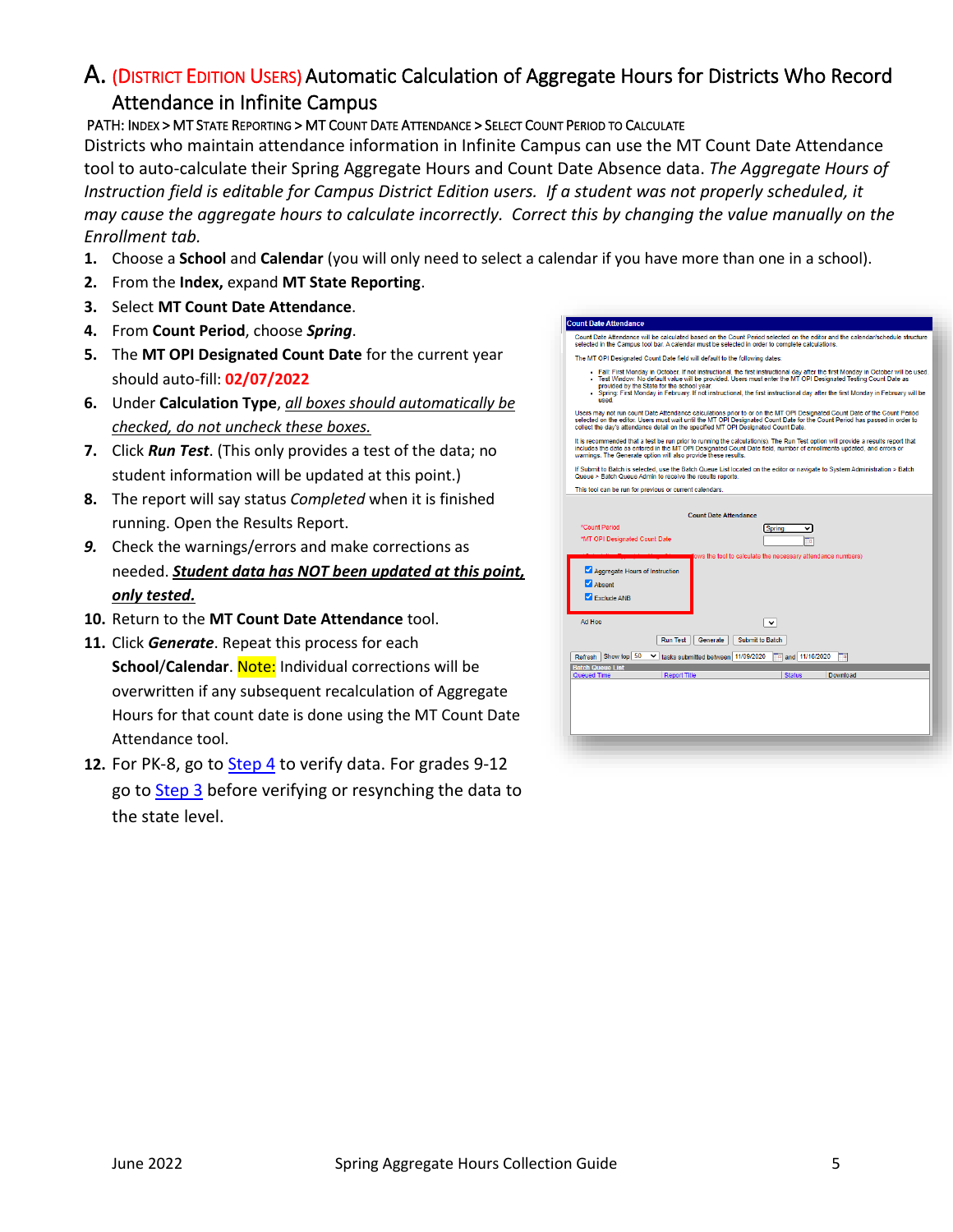## <span id="page-5-1"></span><span id="page-5-0"></span>B. (MT EDITION USERS) Importing Aggregate Hours Information Into AIM/Infinite Campus

**PATH:** Index > MT State Reporting > MT Data Upload

MT Edition Only: Export Spring Aggregate Hours and Count Date Absences (and Job Corps, MT Youth ChalleNGe, if applicable) from your Student Information System (SIS). Then an upload is completed into the AIM/Infinite Campus system.

**1.** Create an export file from your Student Information System (SIS). Populate this data into the AIM [Spring Count](http://opi.mt.gov/Portals/182/Page%20Files/AIM/3%20AIM%20UPLOAD%20TEMPLATES/Spring%20Count%20Template.xlsx?ver=2020-06-19-085044-437)

| A                         | B.                               | c.                             | D             | E.                                    | F.                           | G                   | H                           | <b>Contract Contract</b>                      | $J$                                     | K                                                  |                  | M                                   | N                                                                                                                                                                                      | $\circ$  | P |  |
|---------------------------|----------------------------------|--------------------------------|---------------|---------------------------------------|------------------------------|---------------------|-----------------------------|-----------------------------------------------|-----------------------------------------|----------------------------------------------------|------------------|-------------------------------------|----------------------------------------------------------------------------------------------------------------------------------------------------------------------------------------|----------|---|--|
|                           |                                  |                                |               |                                       |                              |                     |                             |                                               |                                         |                                                    |                  |                                     | DELETE rows 1, 2, and 3 prior to saving as a text(tab delimited) file - Example header row to be entered as the first line of the text file: HD(tab)07/22/2017(tab) 10:20:15(tab) MT9. |          |   |  |
| Field 1                   | Field 2                          | Field 3                        | Field 4       | Field 5                               | Field 6                      | Field 7             | Field 8                     | Field 9                                       | Field 10                                | Field 11                                           | Field 12         | Field 13                            | Field 14                                                                                                                                                                               | Field 15 |   |  |
| <b>Record</b><br>Type(AS) | <b>District</b><br><b>Number</b> | <b>School</b><br><b>Number</b> | <b>Number</b> | <b>Calendar Student's</b><br>State ID | Student's<br><b>Local ID</b> | Last<br><b>Name</b> | <b>First</b><br><b>Name</b> | <b>Exclude</b><br><b>Spring</b><br><b>ANB</b> | <b>Spring</b><br>Count<br><b>Absent</b> | Aggregate<br><b>Hours of</b><br><b>Instruction</b> | <b>Job Corps</b> | <b>MT Youth</b><br><b>ChalleNGe</b> | Age 19 or 20<br><b>Eligible for</b><br><b>ANB</b>                                                                                                                                      | Year     |   |  |
|                           |                                  |                                |               |                                       |                              |                     |                             |                                               |                                         |                                                    |                  |                                     |                                                                                                                                                                                        |          |   |  |
|                           |                                  |                                |               |                                       |                              |                     |                             |                                               |                                         |                                                    |                  |                                     |                                                                                                                                                                                        |          |   |  |
|                           |                                  |                                |               |                                       |                              |                     |                             |                                               |                                         |                                                    |                  |                                     | *Fields in Red must be populated. Template last updated 7/2021. Hover over the small red arrows in the field boxes above for information regarding those fields.                       |          |   |  |
|                           |                                  |                                |               |                                       |                              |                     |                             |                                               |                                         |                                                    |                  |                                     |                                                                                                                                                                                        |          |   |  |
|                           |                                  |                                |               |                                       |                              |                     |                             |                                               |                                         |                                                    |                  |                                     |                                                                                                                                                                                        |          |   |  |
|                           |                                  |                                |               |                                       |                              |                     |                             |                                               |                                         |                                                    |                  |                                     |                                                                                                                                                                                        |          |   |  |
|                           |                                  |                                |               |                                       |                              |                     |                             |                                               |                                         |                                                    |                  |                                     |                                                                                                                                                                                        |          |   |  |
|                           |                                  |                                |               |                                       |                              |                     |                             |                                               |                                         |                                                    |                  |                                     |                                                                                                                                                                                        |          |   |  |

[Template.](http://opi.mt.gov/Portals/182/Page%20Files/AIM/3%20AIM%20UPLOAD%20TEMPLATES/Spring%20Count%20Template.xlsx?ver=2020-06-19-085044-437) (Follow the directions in the blue heading in the template before proceeding.)

- **2.** Save the file in either \*.txt or \*.tsv format in an easy to locate place such as your desktop*.*
- **3.** From the **Index**, select **MT State Reporting**, then select **MT Data Upload**.
- **4.** Choose **Import Type**, *Spring Enrollment Count*, and **Work to Perform**, *Validate and Test File*. (This will only test the file- no student data will be updated. Do not attempt to upload or test more than one file at a time.)
- ta. \*Import Type  $\overline{\mathbf{v}}$ **Student Demographics** \*Work to Perform Student Enrollme \*File English Learner (EL) **Program Participation** Career and Technical Education (CTE) **Fall Enrollment Count** Review the Validate and Test results f identify and correct import errors and/or Test Window Enrollment Count identify and correct import errors and/or lest Window Enrollment Coun<br>of the Batch. When the Batch has compl<br>Summary file Summary file
- **5.** Click **Choose File** and locate the file you created and saved for importing. Select the file, click **Open**, and then click *Submit to Batch.*
- **6. Batch Queue Reporting Options** box will appear. Check **High Priority** box if not selected. Click **Okay**, then click **Okay** again.
- **7.** In the box below labeled **Batch Queue List** you will see the file status. Status will change to 'Completed' when it is finished and next to it a 'Get Report' link will appear. If this has not happened after a few minutes, click **Refresh** above the Batch Queue List box.

|                    |                             | For Student Demographic Uploads ONLY: Review New Student State ID File to ensure Student State IDs<br>have been provided for students who previously did not have one. After the Import Results have been reviewed.<br>please click the Refresh State ID File button and select the New Student State ID file that corresponds to the<br>date/time the Import completed processing. Click Generate to retrieve the new Student State ID file. |                |          |
|--------------------|-----------------------------|-----------------------------------------------------------------------------------------------------------------------------------------------------------------------------------------------------------------------------------------------------------------------------------------------------------------------------------------------------------------------------------------------------------------------------------------------|----------------|----------|
| SI<br>Refresh      | bw top $50$<br>$\checkmark$ | tasks submitted between 06/19/2020                                                                                                                                                                                                                                                                                                                                                                                                            | and 06/26/2020 | ъ        |
| List               |                             |                                                                                                                                                                                                                                                                                                                                                                                                                                               |                |          |
| <b>Queued Time</b> |                             | <b>Report Title</b>                                                                                                                                                                                                                                                                                                                                                                                                                           | <b>Status</b>  | Download |
|                    |                             |                                                                                                                                                                                                                                                                                                                                                                                                                                               |                |          |
|                    |                             |                                                                                                                                                                                                                                                                                                                                                                                                                                               |                |          |
|                    |                             |                                                                                                                                                                                                                                                                                                                                                                                                                                               |                |          |

- **8.** Click 'Get Report' link once it appears in the Batch Queue List box. Click **Results Report** after it appears at the bottom right of your browser. Review the report for *Errors* or *Warnings.* (Errors will cause the record to be rejected. Warnings will allow you to upload, but they should be checked.) Correct errors in your SIS and within the file. If changes were made to the file, save it again and close the report to get back to the upload screen.
- **9.** Rename and upload the file again to test and re-check for errors. Do this by repeating steps 4-8 above. Correct any more errors, if any. *No data has been changed at this point- this has only tested the file for errors.*
- **10.** Once the file is error free, return to **MT State Reporting**/*MT Data Upload*.
- **11.** Change **Work to Perform** section to *Upload File.* (This option will now upload the data into the student records.)
- **12.** Click **Submit to Batch**.
- **13.** For PK-8, go to [Step 4](#page-10-0) to verify data. For grades 9-12 go to [Step 3](#page-8-0) before verifying or resynching the data to the state level.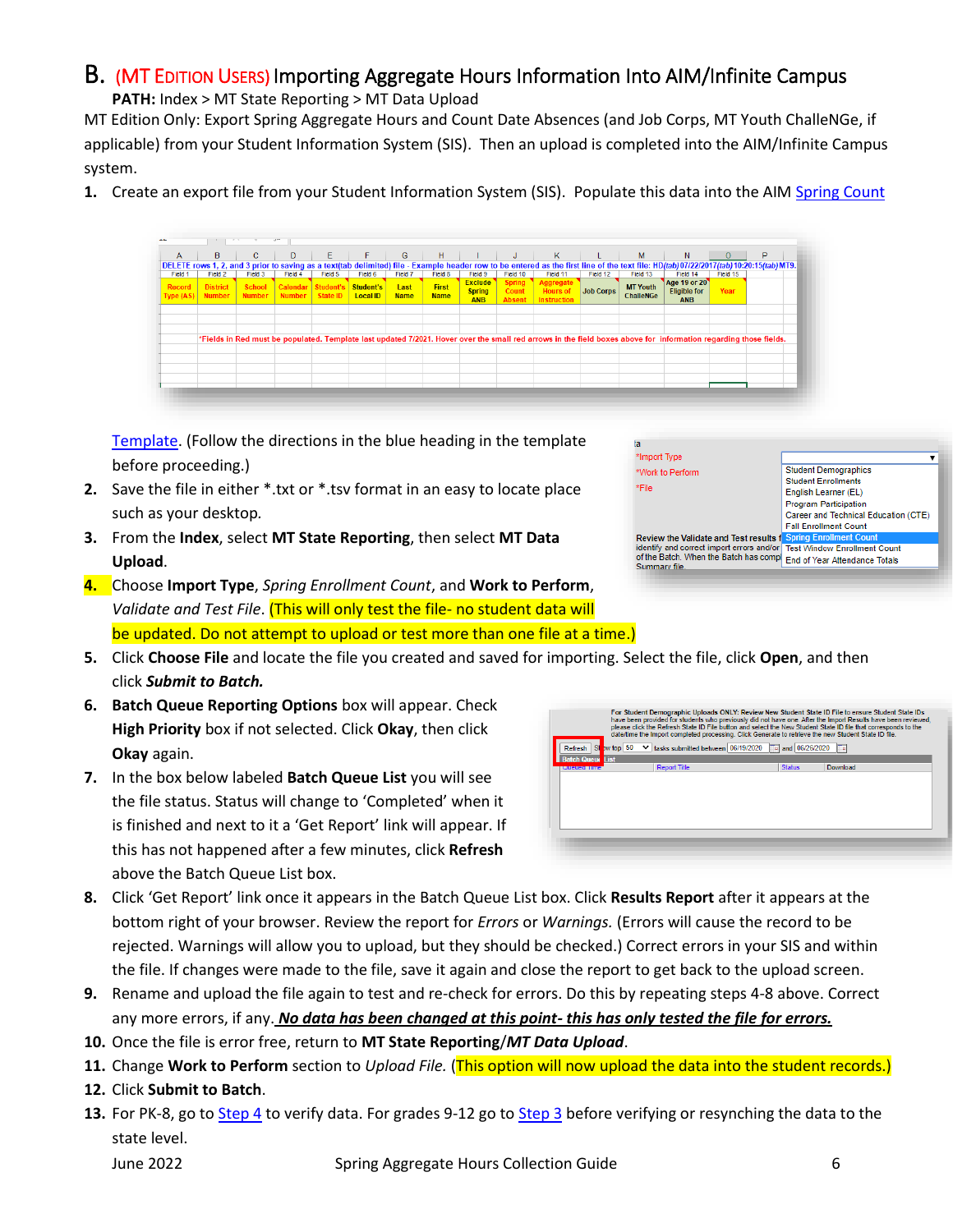## <span id="page-6-1"></span><span id="page-6-0"></span>C. (MT VALUE ADDED OR DISTRICT EDITION) Manual Entry of Aggregate Hours into Infinite

#### Campus (for small districts)

**PATH: INDEX > STUDENT > SEARCH**

This process is the manual entry of aggregate hours by accessing each student's enrollment record. All students that are enrolled on February 7, 2022, need to have the correct Aggregate Hour field completed.

From the top banner, select the **Year** and **School.**

- **1.** Select **Search,** then **Student** from the drop-down menu.
- **2.** Select **Go** to load all students at once in the search results.
- **3.** Choose a student and go to the **Enrollments** tab.
- **4.** Open the current school year enrollment and scroll to the **Attendance and Enrollment Information** section.

| <b>Advanced Search</b> |             | <b>New</b>     | <b>Print Enrollment History</b>                   |                     | <b>New Enrollment History</b> |           |
|------------------------|-------------|----------------|---------------------------------------------------|---------------------|-------------------------------|-----------|
| Search Student         | Go          | Summary        | Profile                                           | <b>Enrollments</b>  | Schedule                      | Attendanc |
| <b>Student</b>         | $\check{ }$ | <b>Lockers</b> | Graduation                                        | Athletics           | Ad Hoc Letters                | Waivel    |
| Index                  | Search      | Grade: 10      | <b>Adams, Jennifer G</b><br>#7821 DOB: 05/18/2004 | <b>K</b> Graduation | Gender F                      |           |

- **5.** Under *Spring Enrollment Count*, select the appropriate Spring **Aggregate Hours of Inst.**
- **6.** Enter **Testing Absent** amount: The sum of the student absence on the Count Day only (this is **not** a total number of school days missed).
	- A value of 0.000 indicates the student was present the entire day.
	- Absent: The portion of the day the student was absent in decimals. EXAMPLES: Half-day absent: 0.500 Quarter-day absent: 0.250 Three quarter-day absent: 0.750 Full day absent: 1.000 This value is rounded to 3 decimal places.

| Spring Aggregate Hours of Inst.  | <b>Spring Absent</b>      | <b>Exclude Spring ANB</b>     |
|----------------------------------|---------------------------|-------------------------------|
| $F: 720 + hours$<br>$\mathbf{v}$ | 0.000                     |                               |
| <b>Job Corps</b>                 | <b>MT Youth ChalleNGe</b> | Age 19 or 20 Eligible for ANB |
|                                  |                           |                               |

- **7.** Checking the *Exclude Spring ANB –*box will exclude the student from the Spring ANB count. Mark this box if:
	- Student was absent more than 10 days prior to and including the Count Date *and* your district had not requested an exception. [\(ARM 10.20.102\(10\),](http://www.mtrules.org/gateway/ruleno.asp?RN=10%2E20%2E102) provides an exception to the 10-day-rule. Extenuating circumstances for students who do not meet the criteria for inclusion in the ANB enrollment count but would support a variance that should be submitted to the Superintendent of Public Instruction by a responsible school official prior to the official enrollment count date for consideration of inclusion of the student in the enrollment count for ANB purposes beyond the 10th day of absence.)
	- Kindergarten students not 5 years old as of September  $10^{th}$  who are not qualified to be included in the district's ANB count per [20-7-117, MCA.](https://leg.mt.gov/bills/mca/title_0200/chapter_0070/part_0010/section_0170/0200-0070-0010-0170.html)
	- Student is attending a private, non-sectarian Day Treatment program as of the count date. [ARM](http://www.mtrules.org/gateway/ruleno.asp?RN=10.20.106)  [10.20.106](http://www.mtrules.org/gateway/ruleno.asp?RN=10.20.106) provides more details pertaining to Day Treatment and the calculation of ANB.
- **8.** Ensure that those students participating in Job Corps or MT Youth ChalleNGe have these boxes checked. If they do not apply to the student, leave them unchecked.
- **9.** Click *Save*. Continue this process for all students that are currently enrolled as of the count date.
- **10.** For PK-8, go to [Step 4](#page-10-0) to verify data. For grades 9-12 go to [Step 3](#page-8-0) before verifying or resynching the data to the state.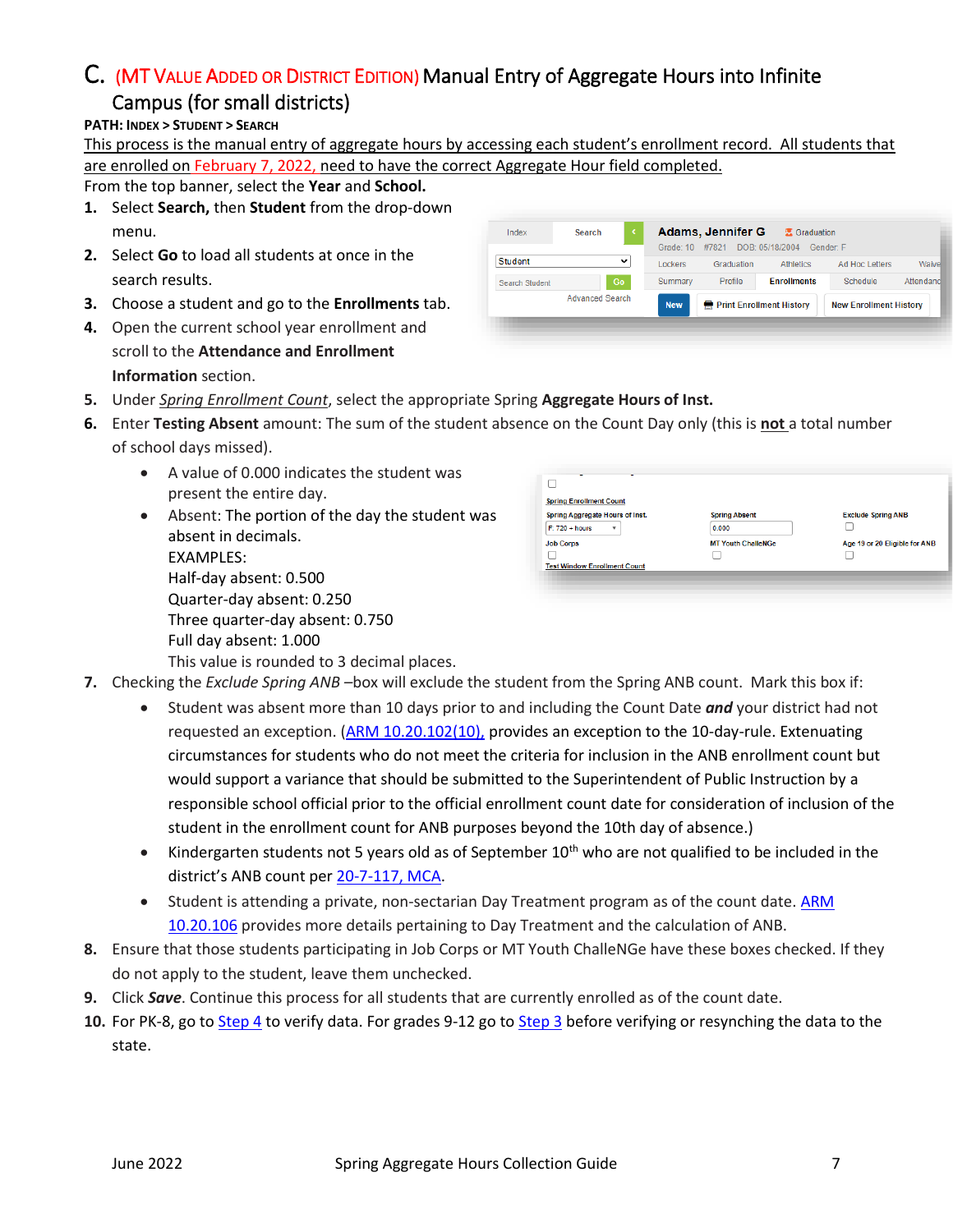## <span id="page-7-0"></span>D. (TROUBLESHOOTING OPTION FOR DISTRICT <sup>E</sup>DITION OR <sup>O</sup>PTION FOR MT VALUE ADDED USERS WITHOUT A THIRD-PARTY STUDENT INFORMATION SYSTEM) Mass Setting All Students Aggregate Hours to Full Time (F) and Manually Adjusting Specific Students' Aggregate Hours

**PATH: INDEX > MT STATE REPORTING > MT EXTRACTS**

*Use this option if you are a District Edition user and your Aggregate Hours didn't calculate correctly the first time and you are getting errors for students without schedules OR if you are a MT Edition user without a third-party student information system and you wish to set all students aggregate hours to* 

*full time and then manually adjust specific students who are not full time.* All students that are enrolled on February 7, 2022, need to have the correct Aggregate Hour field completed. This process is the manual adjustment of Aggregate Hours or Count Date Absence field by accessing a student's enrollment record after all students' Aggregate Hours have been automatically set to full time.

- **1.** From the **Index** tab, select **MT State Reporting,** then *MT Extracts***.**
- **2.** Select **Extract Type:** *Spring Enrollment Count* and **Format:** *State Format (TSV)*.
- **3.** Select 'Active Year' under *Calendar(s)* to include in your report**.**
- **4.** Click *Generate Extract***. (Note: The report generated will automatically populate the Aggregate Hours of Instruction for each student with an 'F' value which equals = 720 + hours as well as the Count Date Absence field.)**



**5.** Save the file where it can be easily located. Open the file and highlight the entire text in the file *including the top header*. Right click and copy the highlighted section and paste into the **Spring [Count](http://opi.mt.gov/Portals/182/Page%20Files/AIM/3%20AIM%20UPLOAD%20TEMPLATES/Spring%20Count%20Template.xlsx?ver=2020-06-19-085044-437)  [Template](http://opi.mt.gov/Portals/182/Page%20Files/AIM/3%20AIM%20UPLOAD%20TEMPLATES/Spring%20Count%20Template.xlsx?ver=2020-06-19-085044-437)** pictured below, available on the AIM website under [AIM Upload Templates.](http://opi.mt.gov/Leadership/Data-Reporting/AIM-Achievement-in-Montana/AIM-Upload-Templates) Make sure to follow the instructions in Blue in the heading of the template. Delete the first three rows as per the instructions on the template. Save the file as a .txt or. tsv format in an easy to find location.

| $\mathsf{A}$               | в                                | c                              | D                                       | E.      | F.                           | G                   | H                           |                                               | J                                       | K                                                  |                  | M                                   | N                                                                                                                                                                                    | $\circ$  | P |  |
|----------------------------|----------------------------------|--------------------------------|-----------------------------------------|---------|------------------------------|---------------------|-----------------------------|-----------------------------------------------|-----------------------------------------|----------------------------------------------------|------------------|-------------------------------------|--------------------------------------------------------------------------------------------------------------------------------------------------------------------------------------|----------|---|--|
|                            |                                  |                                |                                         |         |                              |                     |                             |                                               |                                         |                                                    |                  |                                     | DELETE rows 1, 2, and 3 prior to saving as a text(tab delimited) file - Example header row to be entered as the first line of the text file: HD(tab)07/22/2017(tab)10:20:15(tab)MT9. |          |   |  |
| Field 1                    | Field 2                          | Field 3                        | Field 4                                 | Field 5 | Field 6                      | Field 7             | Field 8                     | Field 9                                       | Field 10                                | Field 11                                           | Field 12         | Field 13                            | Field 14                                                                                                                                                                             | Field 15 |   |  |
| Record<br><b>Type (AS)</b> | <b>District</b><br><b>Number</b> | <b>School</b><br><b>Number</b> | Calendar Student's<br>Number   State ID |         | Student's<br><b>Local ID</b> | Last<br><b>Name</b> | <b>First</b><br><b>Name</b> | <b>Exclude</b><br><b>Spring</b><br><b>ANB</b> | <b>Spring</b><br>Count<br><b>Absent</b> | Aggregate<br><b>Hours of</b><br><b>Instruction</b> | <b>Job Corps</b> | <b>MT Youth</b><br><b>ChalleNGe</b> | Age 19 or 20<br><b>Eligible for</b><br><b>ANB</b>                                                                                                                                    | Year     |   |  |
|                            |                                  |                                |                                         |         |                              |                     |                             |                                               |                                         |                                                    |                  |                                     |                                                                                                                                                                                      |          |   |  |
|                            |                                  |                                |                                         |         |                              |                     |                             |                                               |                                         |                                                    |                  |                                     |                                                                                                                                                                                      |          |   |  |
|                            |                                  |                                |                                         |         |                              |                     |                             |                                               |                                         |                                                    |                  |                                     |                                                                                                                                                                                      |          |   |  |
|                            |                                  |                                |                                         |         |                              |                     |                             |                                               |                                         |                                                    |                  |                                     | *Fields in Red must be populated. Template last updated 7/2021. Hover over the small red arrows in the field boxes above for information regarding those fields.                     |          |   |  |
|                            |                                  |                                |                                         |         |                              |                     |                             |                                               |                                         |                                                    |                  |                                     |                                                                                                                                                                                      |          |   |  |
|                            |                                  |                                |                                         |         |                              |                     |                             |                                               |                                         |                                                    |                  |                                     |                                                                                                                                                                                      |          |   |  |
|                            |                                  |                                |                                         |         |                              |                     |                             |                                               |                                         |                                                    |                  |                                     |                                                                                                                                                                                      |          |   |  |
|                            |                                  |                                |                                         |         |                              |                     |                             |                                               |                                         |                                                    |                  |                                     |                                                                                                                                                                                      |          |   |  |
|                            |                                  |                                |                                         |         |                              |                     |                             |                                               |                                         |                                                    |                  |                                     |                                                                                                                                                                                      |          |   |  |

- **6.** Return to the **Index** tab, select **MT State Reporting,** then *MT Data Upload***.**
- **7.** From **Import Type**: select *Spring Enrollment Count* and from **Work to Perform**: select *Upload File.*
- **8.** Click *Submit to Batch***.**
- *9.* Click **Upload.** *All Students in the file will now be marked as F: 720+. Adjust the individual students who were absent on the count date or require a different aggregate hour's value other than F: 720+ by proceeding with the following instructions:*

| *Import Type     | <b>Spring Enrollment Count</b> |
|------------------|--------------------------------|
| *Work to Perform | Validate and Test File ▼       |
| *File            | Choose File No file chosen     |
|                  | Submit to Batch                |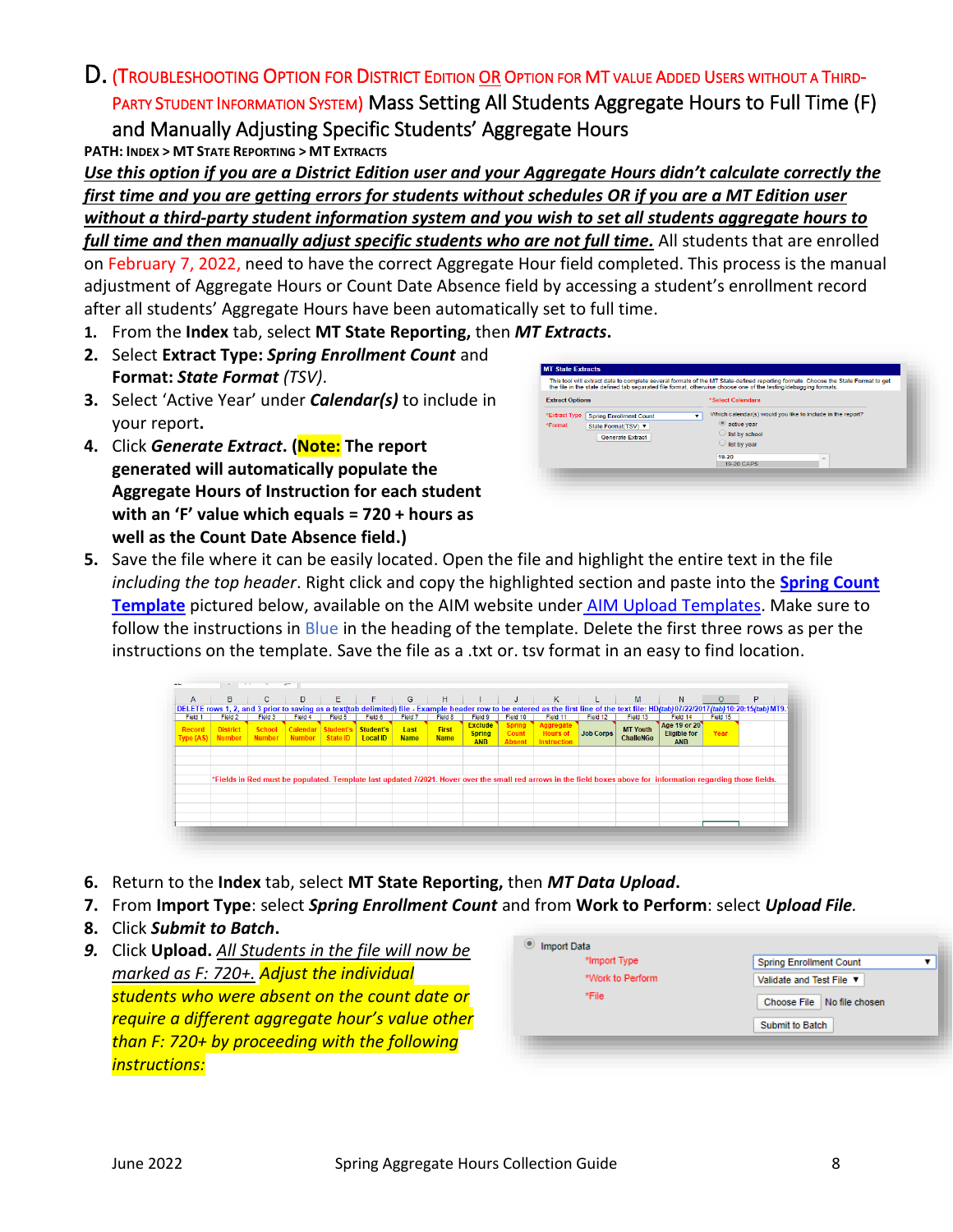# **To adjust the individual student record for a student who has Aggregate Hours other than F: 720+ OR to enter Count Date Absence OR check the Exclude Spring ANB box:**

- **1.** Click the **Search** tab. Enter the student's *name:* last name, then first name*.*
- **2.** Click *Go*.
- **3.** Click the student's name and select the **Enrollments** tab.
- **4.** Open the current school year enrollment. Scroll down under the State Reporting Fields section to the **Enrollment Details s**ection.
- **5.** If the *Aggregate Hours* are different, select the appropriate number of hours.
- **6.** If the Absence value needs to be changed, enter the correct value in the Testing Absent field: The sum of the student absence on the Count Day only: (not a total number of days absent)
	- A value of 0.000 indicates the student was present the entire day. Half-day absent: 0.500 Quarter-day absent: 0.250 Three quarter-day absent: 0.750 Full day absent: 1.000

| <b>ENROLLMENT DETAILS</b><br><b>Fall Enrollment Count</b> |                               |                |
|-----------------------------------------------------------|-------------------------------|----------------|
| Fall Aggregate Hours of Inst.<br>$F: 720 + hours$         | <b>Fall Absent</b><br>0.000   | <b>Exclude</b> |
| <b>Job Corps</b><br>Indian Lang. Immersion Prg.           | <b>MT Youth ChalleNGe</b>     | Age 19 o       |
| <b>Spring Enrollment Count</b>                            |                               |                |
| Spring Aggregate Hours of Inst.<br>$F: 720 + hours$       | <b>Spring Absent</b><br>0.000 | <b>Exclude</b> |
| <b>Job Corps</b>                                          | <b>MT Youth ChalleNGe</b>     | Age 19 o       |
|                                                           |                               |                |
| <b>Test Window Enrollment Count</b>                       |                               |                |
|                                                           |                               |                |

- Absent = (number of minutes the student is scheduled on the MT OPI Designated Count Date) – (number of minutes the student is present on the MT OPI Designated Count Date) / (scheduled minutes on the MT OPI Designated Count Date)
- This value is rounded to 3 decimal places.
- **7.** If it applies, check the *Exclude Spring ANB* box to exclude the student from the Spring ANB count. Mark this box if:
	- Student was absent more than 10 days prior to and including the Count Date *and* your district had not requested an exception. [\(ARM 10.20.102\(10\),](http://www.mtrules.org/gateway/ruleno.asp?RN=10%2E20%2E102) provides an exception to the 10-day-rule. Extenuating circumstances for students who do not meet the criteria for inclusion in the ANB enrollment count but would support a variance that should be submitted to the Superintendent of Public Instruction by a responsible school official prior to the official enrollment count date for consideration of inclusion of the student in the enrollment count for ANB purposes beyond the 10th day of absence.)
	- Kindergarten students not 5 years old as of September  $10^{th}$  who are not qualified to be included in the district's ANB count per [20-7-117, MCA.](https://leg.mt.gov/bills/mca/title_0200/chapter_0070/part_0010/section_0170/0200-0070-0010-0170.html)
	- Student is attending a private, non-sectarian Day Treatment program as of the count date. [ARM](http://www.mtrules.org/gateway/ruleno.asp?RN=10.20.106)  [10.20.106](http://www.mtrules.org/gateway/ruleno.asp?RN=10.20.106) provides more details pertaining to Day Treatment and the calculation of ANB.
- **8.** Ensure that those students participating in Job Corps or MT Youth ChalleNGe have these boxes checked. If they do not apply to the student, leave them unchecked.
- **9.** Click *Save*. Repeat for any student who aggregate hours need adjusting.
- <span id="page-8-0"></span>**10.** For PK-8, go to [Step 4](#page-10-0) to verify data. For grades 9-12 go to [Step 3](#page-8-0) before verifying or resynching the data to the state level.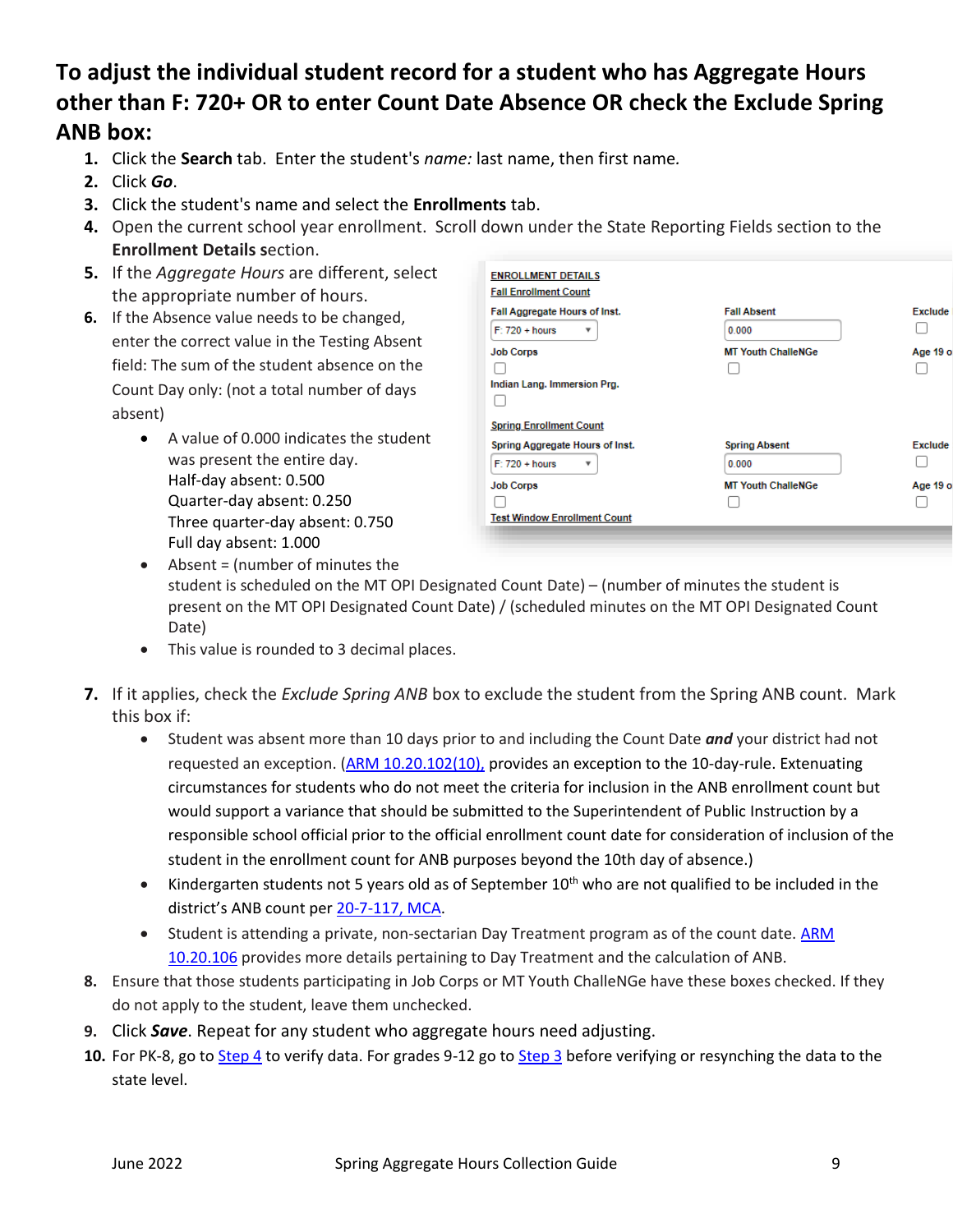## <span id="page-9-0"></span> $Step 3 - (ALDISTRICTS)$  Early Graduates

Students that graduated from high school early, after completing their 7th semester. Reporting early graduates is only required if the district is applying for increased ANB pursuant to [20-9-313\(6\), MCA](https://leg.mt.gov/bills/mca/title_0200/chapter_0090/part_0030/section_0130/0200-0090-0030-0130.html) and [A.R.M. 10.20.102\(10\).](http://www.mtrules.org/gateway/ruleno.asp?RN=10.20.102)

#### **Early graduates are mid-year graduates who meet the following criteria:**

- The student was enrolled as of the first Monday of October of the CURRENT school year as a senior in high school but WAS NOT enrolled as of the first Monday in February of the CURRENT school year.
- The student completed graduation requirements after the first semester of the CURRENT school year.
- The student completed graduation requirements after a total of SEVEN semesters. Only students who complete their graduation requirements in the 7th semester are eligible for increased ANB or early graduates. If the student completes graduation requirements before the 7th semester or in more than 7 semesters, they do not qualify for increased ANB and cannot be included in the count of early graduates. (See [A.R.M. 10.20.102\)](http://www.mtrules.org/gateway/ruleno.asp?RN=10%2E20%2E102)
- The student had not reached the age of 19 on or before September 10 of the CURRENT school year.
- The student has NOT been counted in the regular 11th or 12th grade enrollment as of February 1 of the CURRENT school year.
- **1.** Separately enter *Spring Aggregate Hours* for each early graduate. *Spring Aggregate Hours* should be equal to the number of hours of instruction the student received on graduation.
	- They will still pull into MAEFAIRS and be included for ANB and have been enrolled in the Fall.
	- The last day they are in class is the last day of enrollment.
	- Student Enrollment end status must have 400 End Status and 01 or 02 in the Diploma Type.
	- Diploma date would (usually) be the graduation date.
- **2.** Review that *Diploma Date*, *Diploma Type* and *Diploma Period* have been correctly entered under the student's the **Graduation** tab.
- **3.** See [Option](#page-5-1) B within this guide for instructions on the direct entry of students' aggregate hours.

|                            | <b>Earliest Grade 9 Enrollment Information</b>     |                                | Modified Date: 07/28/2017                        |   |
|----------------------------|----------------------------------------------------|--------------------------------|--------------------------------------------------|---|
| Grade 9 Date<br>08/30/2017 | <b>NCLB Cohort Year</b><br>2021                    | <b>District Number</b><br>0466 | <b>District Name</b><br>Kalispell Public Schools |   |
|                            | Enrollment Data: Kalispell Public Schools (0466)   |                                |                                                  | + |
|                            | Graduation Detail: Kalispell Public Schools (0466) |                                |                                                  |   |
|                            | <b>General Graduation Information</b>              |                                |                                                  |   |
|                            | <b>Diploma Date:</b>                               | m                              |                                                  |   |
|                            | <b>Diploma Type:</b>                               |                                | ۰                                                |   |
|                            | <b>Diploma Period:</b>                             |                                | ۰                                                |   |
|                            | Date First Entered the 9th Grade:                  | ٣<br>08/30/2017                |                                                  |   |
|                            | Federal Re-assigned Cohort End Year:               | $2021$ $*$                     |                                                  |   |
|                            | <b>NCLB Cohort End Year:</b>                       | 2021                           |                                                  |   |
|                            | <b>Post Grad Location:</b>                         | ۳                              |                                                  |   |
|                            | <b>Post Grad Plans:</b>                            |                                | ۳                                                |   |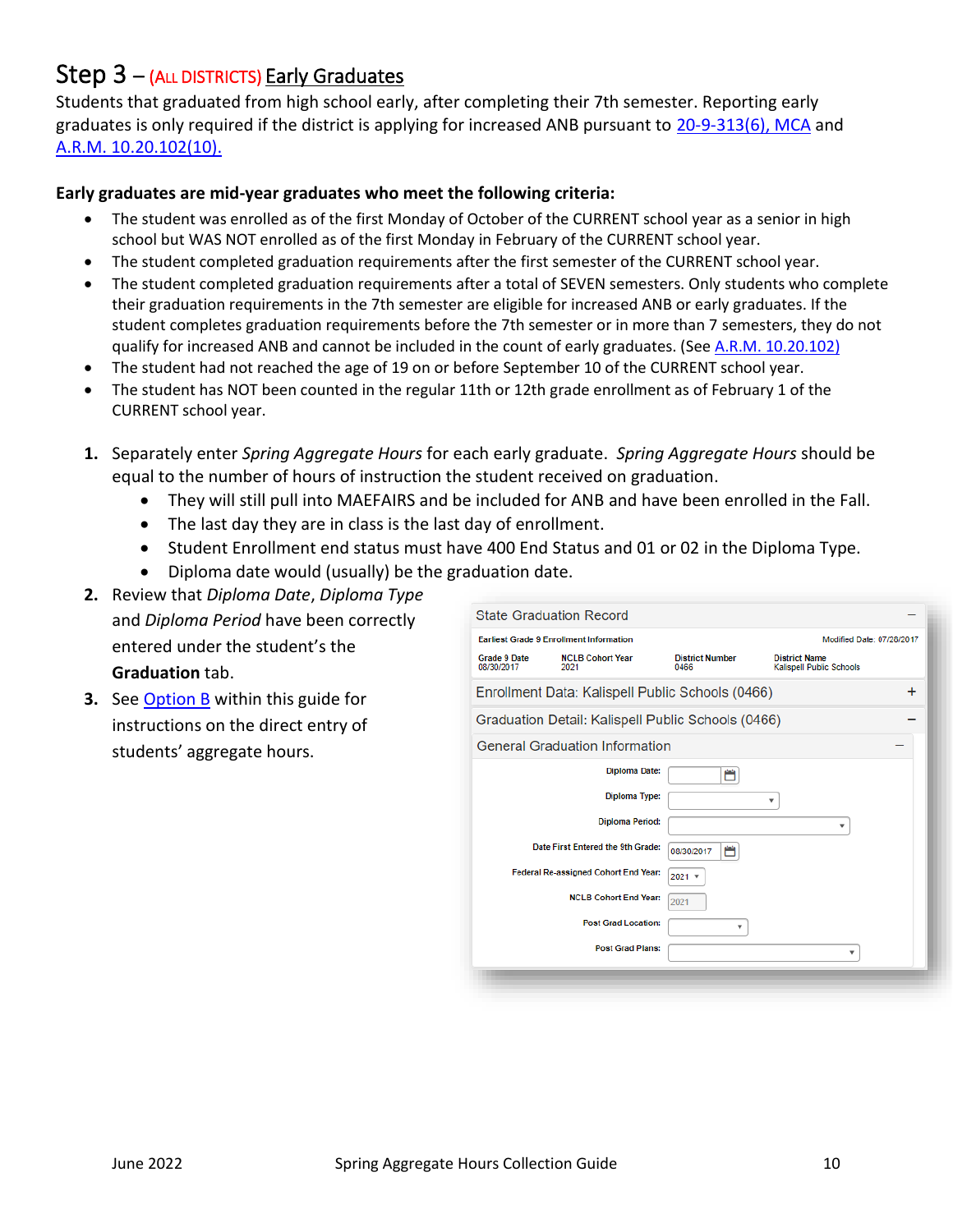## <span id="page-10-0"></span>Step  $4 - (ALL DISTRICTS)$  Verify Aggregate Hours

#### **Path: Index > Ad Hoc Reporting > Filter Designer**

State published ad hoc filters are available to help verify aggregate hours as of the count date.

- **1.** Select the current year and school if there are multiple schools.
- **2.** From the **Search** tab,
- **3.** Select **Ad Hoc Reporting.**
- **4.** Select **Filter Designer.**
- **5.** From the **Saved Filters,** select the folder named **+State Published** list.
- **6.** Select the **SPRING** count ad hoc you wish to view.
- **7.** Click on the **Search** button and the search results will be listed on the left.
	- This will allow you to select the student and adjust aggregate hours if necessary.



#### **Use Student Information Reports to help verify accurate enrollments.**

#### **PATH: INDEX> STUDENT INFORMATION > REPORTS**

From the **Index**, expand **Student Information.** Select **Reports**.

- The **Enrollment Overlap Report** will list students who are simultaneously enrolled in two or more different schools on the same date. Enter the school year and/or any enrollment dates you wish to evaluate. You can select specific grade levels, as well as certain service types to add to the filter. *Also, please look at the state enrollment overlap report.*
- The **Enrollment Status Report** displays all enrollment information for a certain student within a certain calendar. If a student is enrolled, and then leaves the district but moves back, both enrollments will be listed on this report.
- The **Enrollment Summary Report** will list a district-wide breakdown of enrollments grouped by school, grade, gender and race. This report will print for one school, multiple schools or All Schools.
- The **Enrollment Summary Details Report** lists student enrollment data using the start and end date of enrollment, enrollment start and end status, and race/ethnicity information, and provides a list of names.